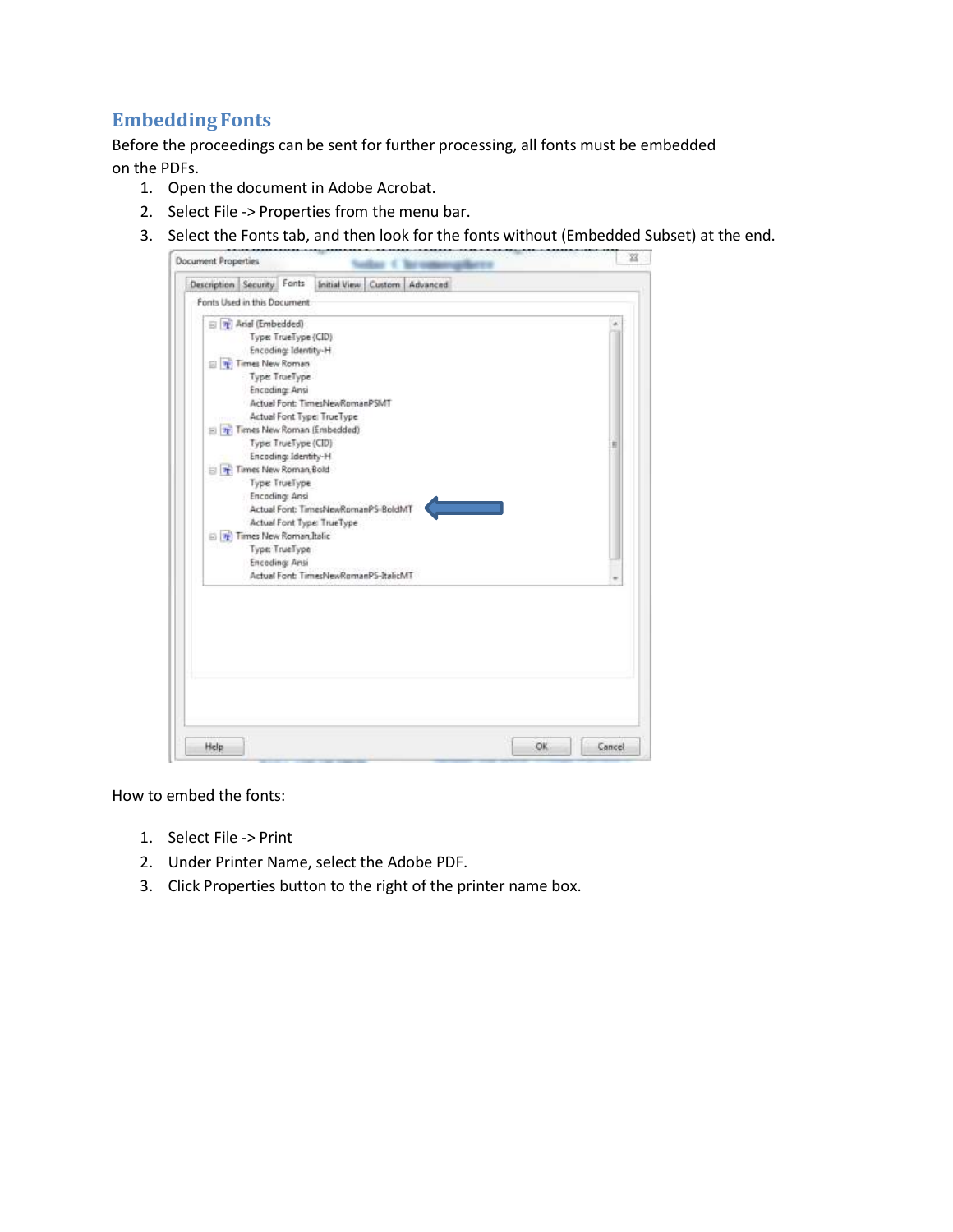| <b>Drint</b>                                      |              |          | $\overline{\mathbf{33}}$                                                                                                                                                                                                                                                                                                                                       |
|---------------------------------------------------|--------------|----------|----------------------------------------------------------------------------------------------------------------------------------------------------------------------------------------------------------------------------------------------------------------------------------------------------------------------------------------------------------------|
| Adobe PDF<br>Printer:<br>٠<br>-11<br>Copies:<br>Ħ | Properties   | Advanced | Help (                                                                                                                                                                                                                                                                                                                                                         |
| <b>Pages to Print</b>                             |              |          | <b>Comments &amp; Forms</b>                                                                                                                                                                                                                                                                                                                                    |
| <b>UA W</b>                                       |              |          | Document and Markups<br>×                                                                                                                                                                                                                                                                                                                                      |
| Current page                                      |              |          | Summarize Comments                                                                                                                                                                                                                                                                                                                                             |
| $Pages$ $1-3$                                     |              |          |                                                                                                                                                                                                                                                                                                                                                                |
| <b>F</b> More Options                             |              |          | 51 x 66 Picas                                                                                                                                                                                                                                                                                                                                                  |
| Page Sizing & Handling<br>ω                       |              |          |                                                                                                                                                                                                                                                                                                                                                                |
| <b>Poster</b><br>E Multiple<br>$s =$              | m<br>Booklet |          | Endicos Resourches Halk nordingly include as<br><b>Index Chromophone</b>                                                                                                                                                                                                                                                                                       |
| Size Options:                                     |              |          | Super Images Means " May be resided as which also                                                                                                                                                                                                                                                                                                              |
| <b>U</b> Fit                                      |              |          |                                                                                                                                                                                                                                                                                                                                                                |
| Actual size                                       |              |          | The country of the company of the company of the company of the company of the company of the company of the company of the company of the company of the company of the company of the company of the company of the company<br>about the product of a contact with complete constitution or<br>Education County, by Sandy 1971 in their Visual County of the |
| Shrink oversized pages                            |              |          | detections<br><b>STATISTICS</b>                                                                                                                                                                                                                                                                                                                                |

4. Select the Adobe PDF settings tab, change Standard under Default Settings to High Quality Print.

| and later                                                                                                                                                                                  | Use these settings to create Adobe PDF documents for quality printing on desktop printers<br>and proofers. Created PDF docume can be opened with Acrobat and Adobe Reader 5.0 |   |        |
|--------------------------------------------------------------------------------------------------------------------------------------------------------------------------------------------|-------------------------------------------------------------------------------------------------------------------------------------------------------------------------------|---|--------|
| Default Settings:                                                                                                                                                                          | High Quality Print                                                                                                                                                            | ۰ | Edit   |
| Adobe PDF Security:                                                                                                                                                                        | <b>None</b>                                                                                                                                                                   | ۳ | Fdit.  |
| Adobe PDF Output Folder                                                                                                                                                                    | Prompt for Adobe PDF filename                                                                                                                                                 | ۰ | Browse |
| Adobe PDF Page Size: Letter                                                                                                                                                                |                                                                                                                                                                               | ۰ | Add    |
| V View Adobe PDF results<br>Add document information<br>V Rely on system fonts only; do not use document fonts<br>Delete log files for successful jobs<br>Ask to replace existing PDF file |                                                                                                                                                                               |   |        |

- 5. Then click Edit next to Default Settings
- 6. Click Fonts on the left menu, check off Embed all fonts (it is usually already checked by default), select Warn and continue from the drop down option, and then click OK.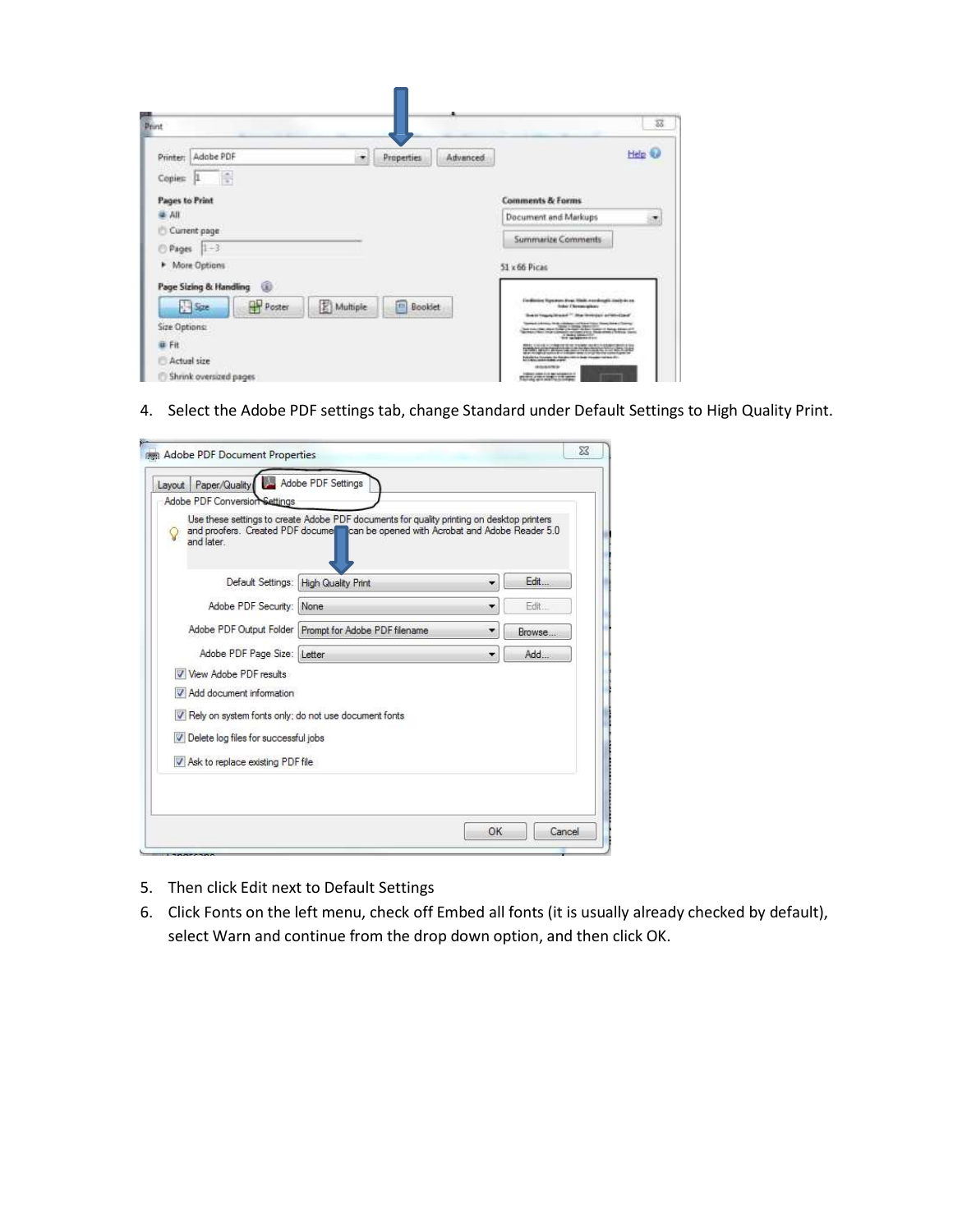| Embedding<br>Ford Source:<br>C:\Windows\Forts\<br>T AgencyFB-Bold<br>T AgencyFB-Reg<br>Afd-><br>T Aharoni-Bold<br>T Algerian                                                   | <b>Aways Embed:</b>           |
|--------------------------------------------------------------------------------------------------------------------------------------------------------------------------------|-------------------------------|
|                                                                                                                                                                                |                               |
|                                                                                                                                                                                |                               |
| T. Andalus<br>T AngsanaNew<br>T AngsanaNew-Bold                                                                                                                                | Never Embed:                  |
| T AngsanaNew-Boldtalc<br>T AngsanaNew-Italic<br>T AngsanaUPC<br>T AngsanaUPC-Bold<br>Add in<br>T Angrana UPC-Boldtalic<br>T AngsanaUPC-italic<br>T Aparaita<br>T Aparaita-Bold | a.                            |
| Show All Settings                                                                                                                                                              | Add Name:<br><b>Rettitive</b> |

7. When the next window opens, click OK.

| Adobe PDF Conversion Settings<br>Use these settings to create Adobe PDF documents for quality printing on desktop printers<br>and proofers. Created PDF documents can be opened with Aprobat and Adobe Reader 5.0 |                |         |
|-------------------------------------------------------------------------------------------------------------------------------------------------------------------------------------------------------------------|----------------|---------|
|                                                                                                                                                                                                                   |                |         |
| and later                                                                                                                                                                                                         |                |         |
| Default Settings: Heys Goods Fording                                                                                                                                                                              | ٠              | Edit    |
| Adobe PDF Security: None                                                                                                                                                                                          | ٠              | Edit.   |
| Adobe PDF Output Folder   Prompt for Adobe PDF filename                                                                                                                                                           | $\overline{ }$ | Browse. |
| Adobe PDF Page Ste: Letter                                                                                                                                                                                        | $\cdot$        | Add.    |
| V View Adobe PDF results                                                                                                                                                                                          |                |         |
| V Add document information                                                                                                                                                                                        |                |         |
| IV Rely on system fonts only; do not use document fonts                                                                                                                                                           |                |         |
| P Delete log files for successful jobs                                                                                                                                                                            |                |         |
| Ask to replace existing PDF file                                                                                                                                                                                  |                |         |

8. In the next window, click Print. You will have to choose the location to save trhe embedded file. The file must be saved with the identical name.